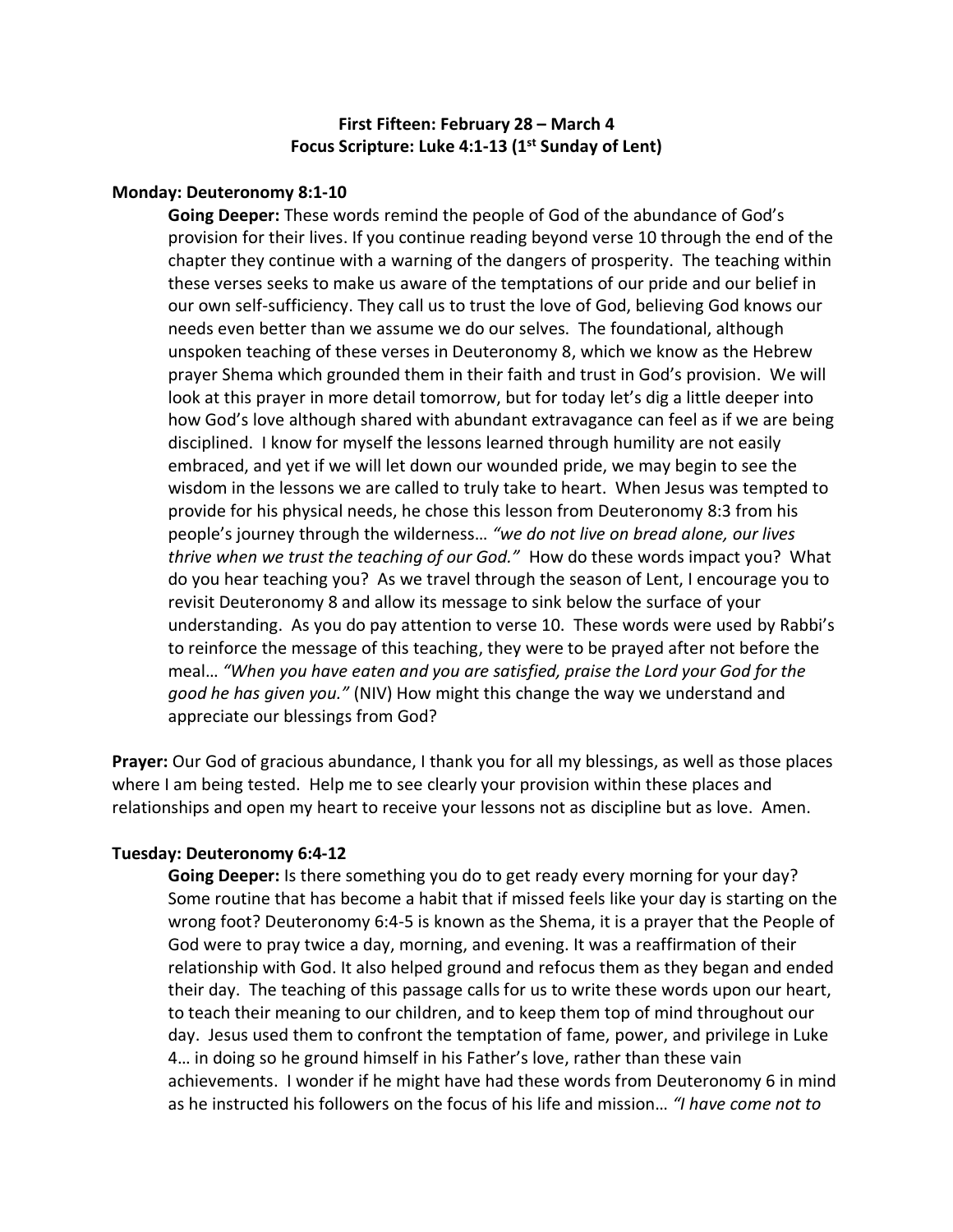*be served, but to serve others."* (Matt. 20:28) Deuteronomy 6:10-12 caution us yet again to remember the source of our blessings, calling us to understand our lives are built upon the work of others who have gone before us. This is not meant to dimmish our contributions and efforts; they are merely meant to call us to remember and be thankful… as well as embrace humility before God and others as a virtue just as Jesus also taught in Luke 14:7-11. (Take a moment to read this teaching from Jesus.) Humility which is at the core of our faith is not often valued in our society, making humility not only more difficult but also more important for us to understand it's meaning for our relationship with God and one another.

**Prayer:** Lord, help me seek humility, not self-debasement, but true humility understanding how gifted and blessed I am, and yet aware that these gifts and blessings are enhanced by others and given to me through your abundance of love for me. Amen.

### **Wednesday: I Corinthians 10:12-13**

**Going Deeper:** You may have heard someone say when God closes a door a window will be opened. While this is a nice thought, and when we find ourselves behind that closed door the idea of an open window, or another opportunity to get what we want sure does sound good. But that is not what Paul is teaching in these verses. They are again words of caution, this time to those who think they are on the "right" side of things, meaning the moral high ground filled with righteous indignation. Paul is speaking to the "spiritually" proud in these verses who have cast judgment upon those who have fallen. He resets the playing field for all of us, telling us temptation or testing is common to all of us. Yes, there may be something that is a greater temptation for me than it is for you, but it appears Paul would say the reverse is also true. No matter where or how each one of us is tempted, the point is we all must face our temptations, and how will we do so. These verses may come to mind when we are in the grasp of situations that feel more like suffering rather than testing, wondering how could God think I can bear this? It is an honest question, and we must trust God is near and listening…. Always! Paul's point is not that our lives will be free of temptation, or as his wording implies in the original language, suffering. He tells us the object of suffering or temptation is how will we stand up against it… what is asked of us is to be steadfast in our faith, trusting God will give us the courage, or strength, or compassion, or whatever else is needed to remain faithful in our time of need.

**Prayer:** Lord of love, help me realize you are always near me, and that I am never alone in my struggles, sorrow, or temptation. Enlarge my faith and trust in you, that you will never let me bear my burden alone. Open my eyes to see those who you have called to surround me. Trusting your grace is always sufficient and your way will always lead me back into your arms of tender mercy. Amen.

### **Thursday: Psalm 91:1-2 & 14-16**

**Going Deeper:** These words of the Psalmist call us to enter God's love as if we are entering into a place of safe haven, protection from the storms of life. They may give us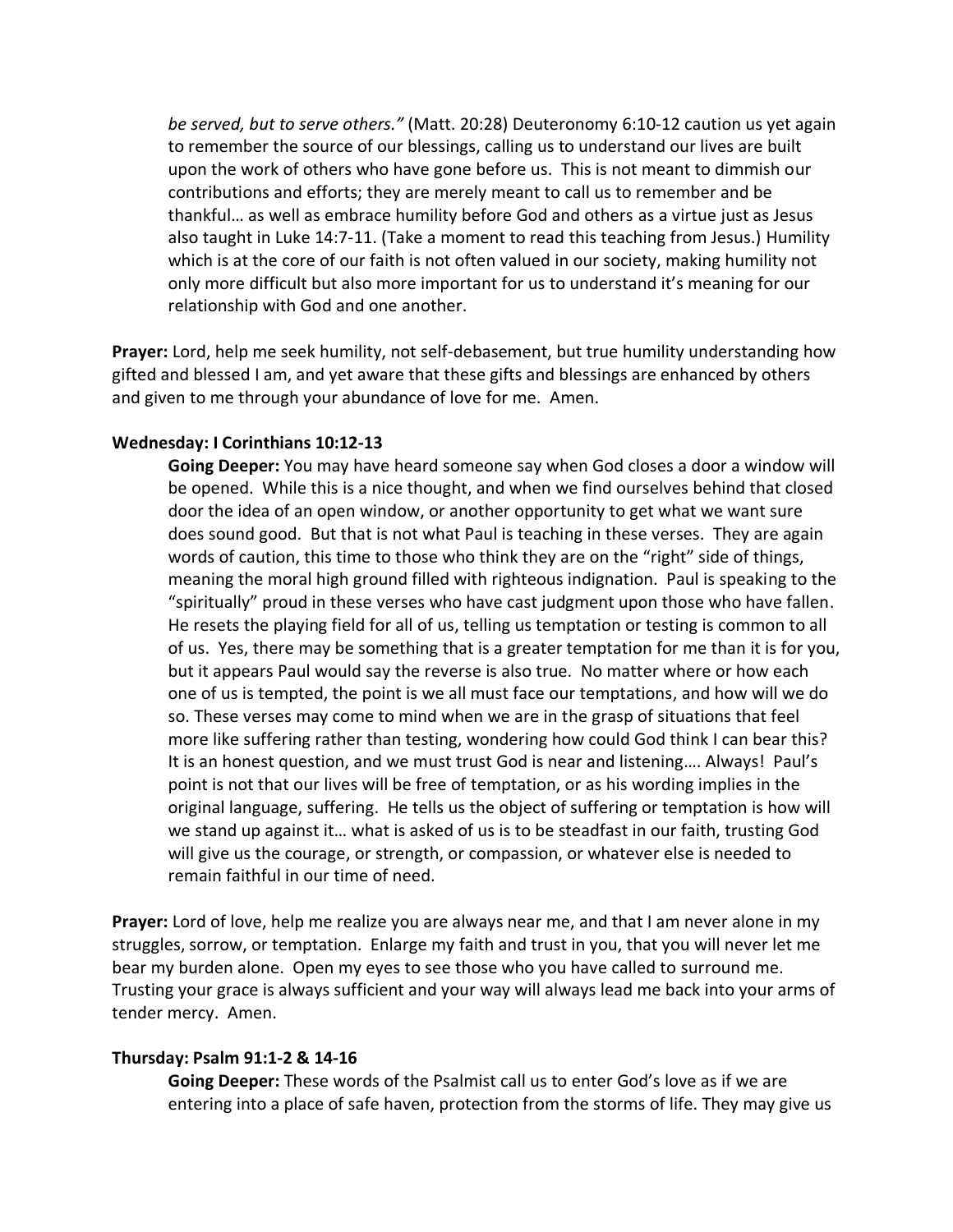the false sense that if we are "faithful" as we understand it, God will keep us out of harms way. Read these words of the Psalm 91 from several translations. What do you hear? Our trust in God's love, provision and presence is based upon God's response… *"Because you are devoted to me, I'll rescue you, I'll protect you, because you know my name. Whenever you cry out to me, I'll answer, I'll be with you in troubling times, I'll save you and glorify you."* (Psalm 91:14-15 – CEB) The safe haven of God's love is our awareness that God is faithful, present with us providing what we need to help us move through and beyond our suffering. The central message of our faith grounded within what we know as salvation does not spare us from suffering and hardship. If you question this look to the primary emblem of our faith, the Cross the place of God entering our human suffering through the suffering of God's self through Jesus, God's son. The promise of refuge is found in our trust in God's love, our faith that God will hold us and carry us beyond our own crosses.

**Prayer:** Ever present and all loving God, you are my safe haven, my place of comfort within the storms, and yet Lord I need greater faith so I may rest in you through these rough places, as well as eyes of faith to help me stay focused, aware of and looking for the sunrise beyond the storm. Amen.

#### **Friday: Hebrews 2:10-11 & 15-18**

**Going Deeper:** What comes to mind when you hear the word perfect? Can you think of those things or places in your life that are or were perfect? Typically, to be perfect means to be without flaws. It might also mean nothing more needs to be added, something is perfect the way it is just as it is. How often do you think of people being perfect, and if you do what do you mean when you say someone is perfect just the way they are? The author of Hebrews wants us to know Jesus our Christ is the absolute clearest example of God's grace. Through his life, ministry and death Jesus not only gave us the perfect example of God's grace, he became God's most perfect revelation of what grace asks of us. Look closely to Hebrews 2:10… *"It was appropriate for God, for whom and through whom everything exists, to use experiences of suffering to make perfect the pioneer of salvation. This salvation belongs to many sons and daughters whom he's leading to glory."* (CEB) What is the writer of Hebrew's suggesting here? The word he uses which we translate as perfect is "teleios" which connotes wholeness or being complete. How was Jesus made perfect through his suffering? I believe he is telling us God's understanding of being perfect is found through the grace we experience in surrendering our lives, our current struggles, and those places where we are tempted into the hands of God. Jesus the pioneer of our faith was made perfect through his suffering as he let go and surrendered his life into his Father's love, trusting God would deliver him. This message becomes the bedrock of our understanding of grace. Deliverance does not necessarily mean by grace our suffering, and loss will be removed from us, but as we surrender our lives, loss, pain, and sorrow into God's gracious love we will find our own resurrection in the midst of these places and struggles.